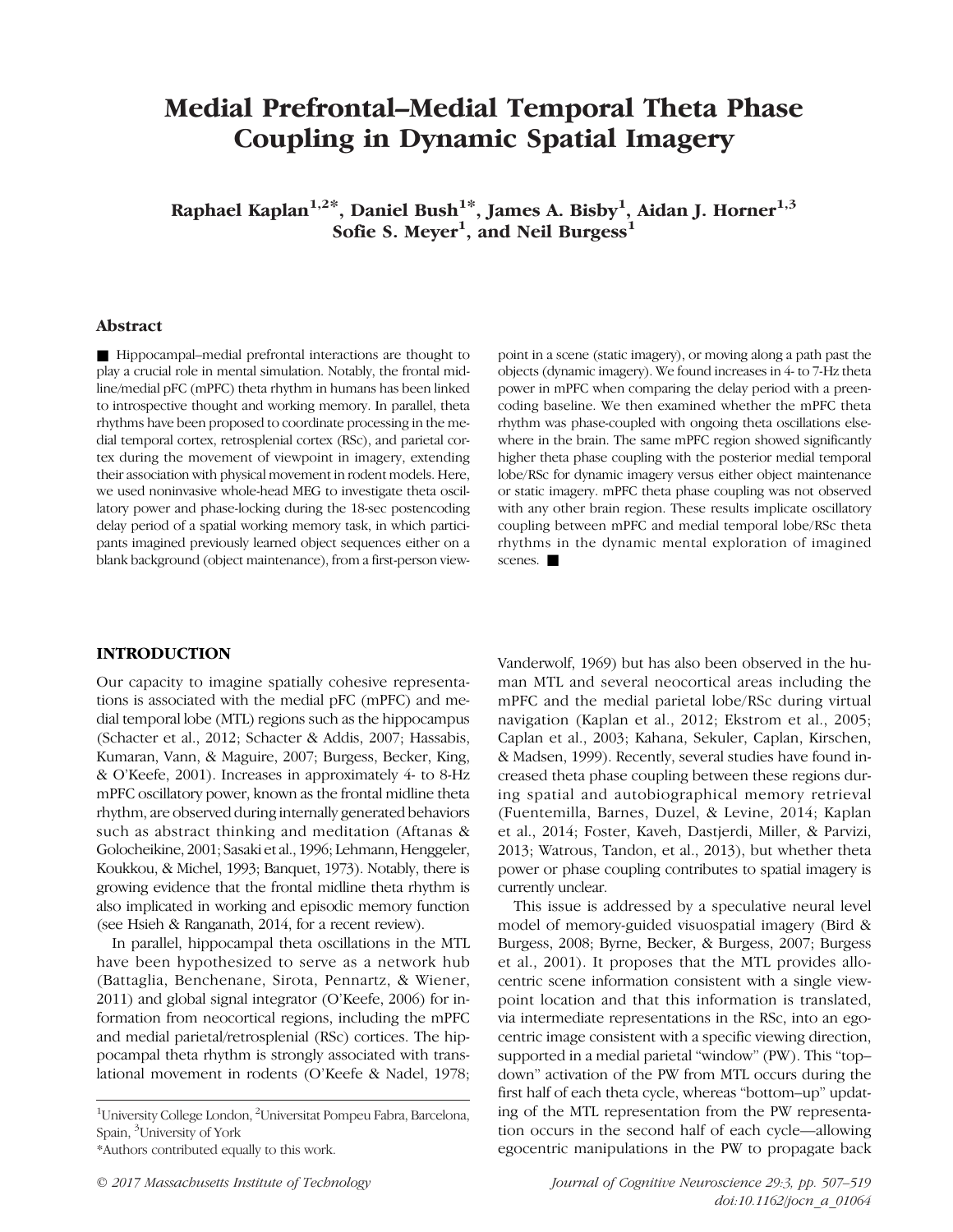to the MTL. These egocentric manipulations include selective attention to specific scene elements (allowing reactivation of their identity/perceptual properties in the MTL) and spatial updating because of the real or imagined movement of viewpoint.

According to this model, during actual movement, at the start of a theta cycle, motor efference copy from premotor areas (Graziano & Gross, 1993) drives egocentric spatial updating of locations by modifying the allocentricto-egocentric translation to accommodate the effect of the movement. The updated egocentric representation then feeds back to update MTL representations during the second half of the theta cycle. The model proposes that the imagined movement of viewpoint (dynamic imagery) occurs in the same way, driven by mock motor efference copy from pFC, which could be used in behaviors like planning. The theta rhythmicity associated with prefrontal control of working memory maintenance

(Hsieh & Ranganath, 2014) would thus have to synchronize with the theta-modulated MTL–PW interaction so as to be able to direct dynamic imagery. However, we are unaware of any attempts to investigate theta rhythmicity or phase coupling during dynamic imagery.

Using a spatial working memory task with noninvasive whole-head MEG, we tested this prediction. In the experiment, participants encoded the location of five objects overlaid on a scene or blank background (Figure 1). Participants then closed their eyes during a 20-sec eyesclosed delay period and imagined previously learned object sequences either overlaid on a blank background (object maintenance; Figure 1A), from a static first-person viewpoint in a scene (static imagery; Figure 1B), or moving along a path past the objects (dynamic imagery; Figure 1C). Afterward, participants were prompted to sequentially match each object to its respective location on the screen, in the scene, or along the path.



Figure 1. Experiment trial structure. After a 20-sec eyes-closed baseline period, an auditory tone alerted the participants to an upcoming encoding period (for all trial types). These encoding periods fell into one of three conditions. (A) Object maintenance: Participants were presented with a set of objects overlaid on a black background and instructed to maintain a memory of those object locations during a 20-sec eyes-closed delay period. (B) Static imagery: Participants were presented with a set of objects overlaid on a static scene and instructed to maintain a memory of those object locations from an imagined first-person viewpoint sitting on the bench set within each scene during a 20-sec eyes-closed delay period. (C) Dynamic imagery: Participants were presented with a set of objects overlaid on a static scene and instructed to maintain a memory of those object locations from a first-person viewpoint as they imagined moving through the scene on a trajectory that sequentially passed each object during a 20-sec eyes-closed delay period. After the delay period, participants were prompted with an image of each object and asked to identify its previous location at their own pace (mean = 11.8 sec) as well as report their perceived memory performance and vividness of imagination during the delay period.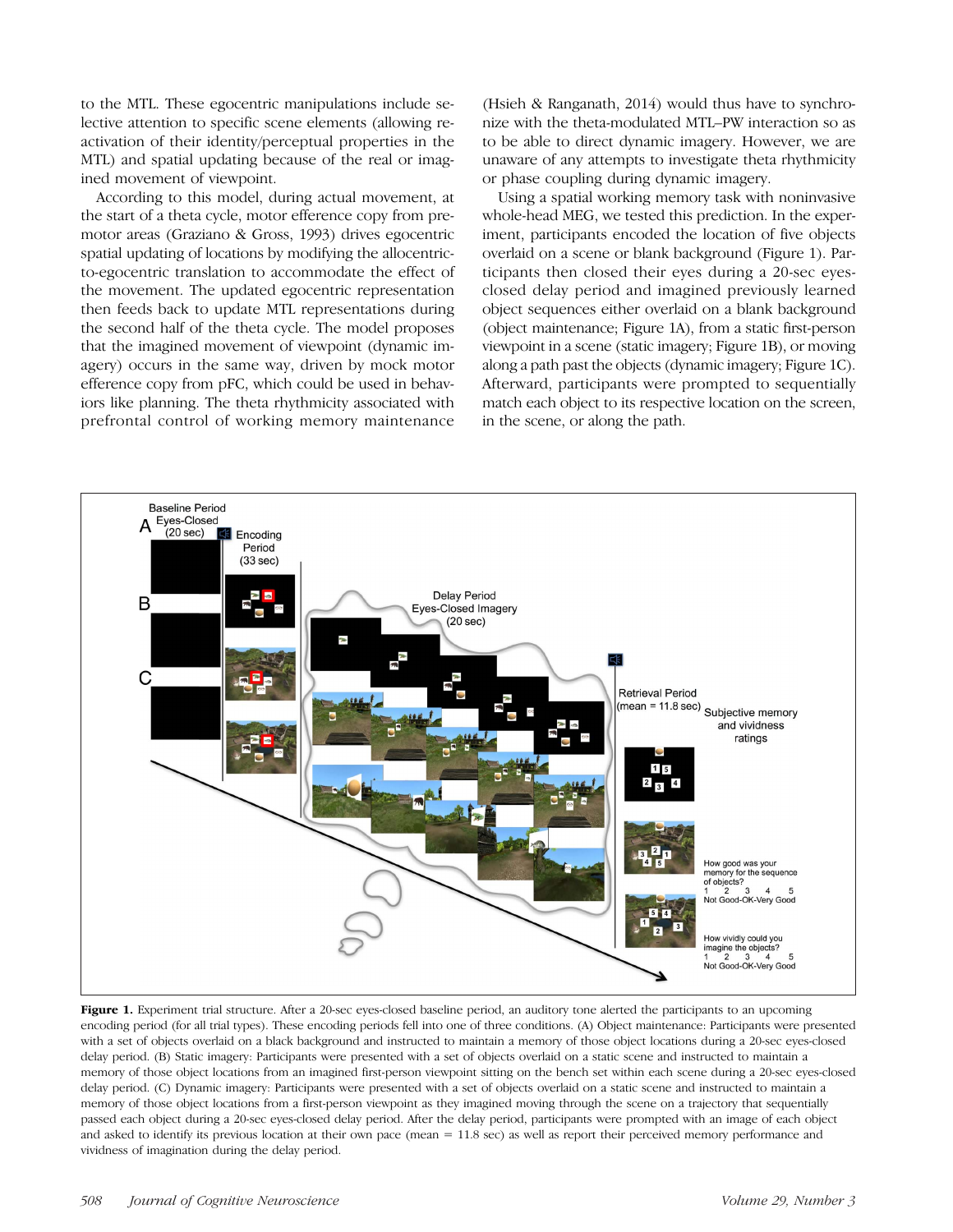We were primarily interested in the potential cooccurrence of frontal midline/mPFC, RSc, and MTL theta oscillations, interregional mPFC theta phase coupling during the delay period, and whether these phenomena would be modulated by the context of the object sequence imagination task (blank, static spatial, or dynamic spatial). We predicted an increase in frontal midline/mPFC theta power during the delay period, because of the demands of working memory function (Hsieh & Ranganath, 2014). In addition, theta phase coupling with MTL and parietal regions, indicating the presence of functional interactions between these regions, would be specifically recruited to dynamically shift viewpoint during spatial imagery. The blank background condition provides a necessary control for the basic working memory components of the task, whereas the static imagery condition provides a control for working memory accompanied by spatial imagery in the absence of imagined movement. Although spatial updating of object locations could be performed egocentrically (Wang & Spelke, 2000; Wang & Simons, 1999), in the context of a spatial scene, the updating of object locations also involves allocentric processing of locations relative to the environment (Burgess, Spiers, & Paleologou, 2004) and thus egocentric–allocentric translation (Burgess, 2006). Thus, we predicted that mPFC–MTL/ parietal theta phase locking would specifically increase with dynamic imagery demands.

# METHODS

#### Participants

Sixteen participants (seven women; mean age = 22.8 years,  $SD = 4.07$  years) gave written consent and were compensated for performing the experimental task, as approved by the local research ethics committee at the University College London in accordance with the Declaration of Helsinki protocols. All participants were righthanded, had normal or corrected-to-normal vision, and reported to be in good health with no prior history of drug abuse, neurological disease, or psychiatric illness.

# Task

Stimuli were presented via a digital LCD projector (brightness = 1500 lumens, resolution =  $1024 \times 768$ ) pixels, refresh rate =  $60$  Hz) onto a screen (height =  $32$  cm, width =  $42$  cm, distance from participant = ∼70 cm) that was parallel to the participant's face inside a magnetically shielded room using the Cogent (www. vislab.ucl.ac.uk/cogent.php) toolbox running in MATLAB (The MathWorks, Inc., Natick, MA). Participants were fitted with MEG-compatible earbuds to deliver auditory stimuli associated with the experiment.

Participants performed a spatial working memory task in the MEG system, during which they were asked to remember the locations of five different everyday objects

(e.g., bicycle, lemon) framed by an equally sized white square and overlaid on a blank background or scene. Participants first viewed an example video of each condition recorded from a first-person viewpoint with the same sequence of objects, so they would have an idea of what to imagine and the ideal pacing of imagination during each particular delay period. Participants were instructed to repeat imagination of the sequences if they finished imagining a learned sequence before the end of the delay period. Participants then performed a single practice session of the task, before three counterbalanced pseudorandomized sessions lasting approximately 15 min each inside the scanner.

In the task, participants first had a 20-sec baseline period of eyes-closed rest. This was followed by a 3-sec habituation period, during which participants viewed either a blank background or one of four different scenes created using Unity software (Unity Technologies, San Francisco, CA). A different scene was used for each session (dirt surface environment containing a cemetery and small river with a bridge, grassy forest clearing containing walking paths and a church, a beach environment with tents and stranded boats, and for the practice session, a grassy hill environment containing a small pond and castle). Each scene had a bench in the foreground. After the end of the habituation period, participants were sequentially presented with five objects, arranged circularly in different locations over the scene/background. Each new object was highlighted with a red frame and would appear for 3 sec (with a randomized  $\pm 0.3$ -sec jitter) until all objects appeared overlaid on the background. The appearance of each new object was preceded by a blink period, during which the objects and scene were replaced with a fixation point and the word BLINK for 1 sec. This was followed by a 2-sec intertrial interval before the object sequence resumed with another object highlighted with a red frame. Blocks were counterbalanced for starting location and direction of object presentation (clockwise and counterclockwise). Objects were either presented in a larger circle, to give way for a plausible walking path for dynamic imagery, or clustered in a small circle in front of a bench in the foreground for all objects to be visible from a single viewpoint inside the environment. For the object maintenance condition, objects were presented with equal frequency in either large or small circles over a black background. Importantly, there were no significant differences in behavioral memory performance  $(t(15) = 0.011$ ,  $p = .992$ ), RTs ( $t(15) = -1.34$ ,  $p = .198$ ), subjective memory  $(t(15) = 0.983, p = .341)$ , or vividness ratings  $(t(15) =$ 0.433,  $p = .671$ ) between trials with objects arranged in large and small circles within this condition.

After the encoding phase of the experiment, participants had a 20-sec delay period. During the delay period, participants received instructions to close their eyes and either imagine sitting and passively view the locations of the objects in the scene from a static position on the bench (static imagery); imagine walking slowly through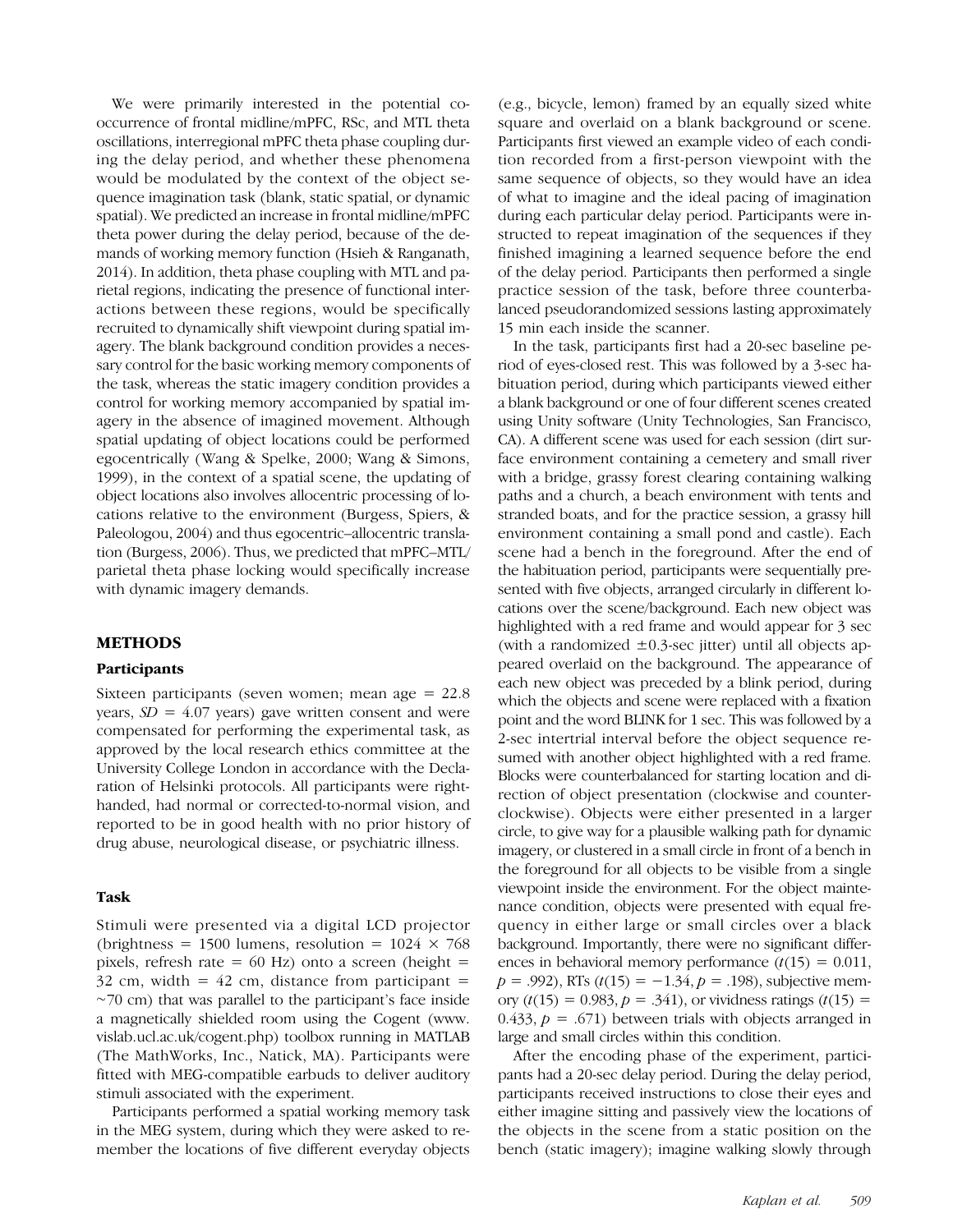the scene, passing each object sequentially (dynamic imagery); or in the case of objects being presented over a black background, simply "remembering the locations of the objects" (object maintenance). They were cued to open their eyes with an auditory tone played into the participants' headphones.

After the auditory tone, the scene/black background from the encoding period was presented again with numbered squares (1–5) superimposed in place of the objects. Participants were then prompted with a picture of each object at the top of the screen and had to match the object to the number of its corresponding location at their own pace. Immediately after the matching of the spatial location for each object, participants had to indicate how good their memory was for that block and how vivid their imagination during the delay period had been on a 1–5 scale, with 1 being very low and 5 being very high.

Participants performed 36 blocks across three sessions, with each of the three conditions being pseudorandomized within a session. Scene order was also counterbalanced across participants. Over the course of the MEG experiment, participants learned 12 different sequences of objects (60 objects in total), once for each of the three conditions and counterbalanced for order.

#### MEG Recording and Preprocessing

Data were recorded continuously from 274 axial gradiometers using a CTF Omega (Vancouver) whole-head system at a sampling rate of 600 Hz in third-order gradient configuration. MEG was preferred to EEG in this experiment because of the increased number of recording channels, high signal-to-noise ratio, and reduced setup time. Participants were also fitted with four EOG electrodes to measure vertical and horizontal eye movements. MEG data analysis made use of custom MATLAB scripts, SPM8 (Wellcome Trust Centre for Neuroimaging, London, United Kingdom; Litvak et al., 2011), and Fieldtrip (Oostenveld, Fries, Maris, & Schoffelen, 2011).

For preprocessing, MEG data were epoched into 20-sec baseline periods before the encoding period and during the delay period for each of the three conditions. Trials were visually inspected, with any trial featuring head movement or muscular artifacts being removed, along with any corresponding baseline or task period to allow for consistent trial comparison. After visual inspection, a mean of  $32.1$  (SD = 6.04) trials from the total of 36 trials in the experiment remained for analysis. This included a mean of 10.7 ( $SD = 2.5$ ) dynamic imagery trials, 10.6  $(SD = 2.19)$  static imagery trials, and 10.8  $(SD = 1.8)$ object maintenance trials per participant, regardless of trial-by-trial performance. To avoid further physiological artifacts, data were not analyzed until 1 sec after the beginning of eyes-closed maintenance or baseline period and not until 1 sec before the end (i.e., the central 18 sec of the 20-sec delay period).

# MEG Source Reconstruction

The linearly constrained minimum variance (LCMV) scalar beamformer spatial filter algorithm from SPM8 was applied to the raw time series and used to generate source activity maps in a 10-mm grid (Barnes & Hillebrand, 2003). Coregistration to Montreal Neurological Institute coordinates was based on nasion and left and right preauricular fiducial points. The forward model was derived from a single-shell model (Nolte, 2003) fit to the inner skull surface of the inverse normalized SPM template. Previous studies have shown negligible improvements in spatial resolution by fitting MEG data to individual structural MR images, rather than a canonical template image, under realistic levels of error and head movement (Troebinger et al., 2014; Henson, Mattout, Phillips, & Friston, 2009). The beamformer source reconstruction algorithm consists of two stages: first, based on the data covariance and leadfield structure, weights are calculated, which linearly map sensor data to each source location, and second, a summary statistic based on the mean oscillatory power between experimental conditions is calculated for each voxel.

Because of the proximity of frontal midline regions to the eyes, we wished to control for any possible influence of EOG muscular artifacts during the maintenance period on the estimates of oscillatory power. We therefore computed the variance of two simultaneously recorded EOG signals across each delay period, as a proxy for the number of eye movements made during that delay period, and removed any covariance between these EOG variance values and oscillatory power measurements across voxels by linear regression (Kaplan et al., 2014). This left "residual" oscillatory power measurements for all trials whose variance could not be accounted for by changes in the variance of the EOG signal between trials, and these residual values were used as summary images for the subsequent analyses.

In addition to movements in the ocular region, phase coupling measures can be biased by concurrent changes in oscillatory power because of changes in the signal-tonoise ratio (Muthukumaraswamy & Singh, 2011). To control for any possible influence of changes in oscillatory power (or EOG artifacts) on our phase coupling measures, we repeated the control analysis described above, with additional linear regressors corresponding to oscillatory power in seed and source voxels for each trial (Kaplan et al., 2014). Similarly, we constructed linear regressors for four behavioral measures across trials— RT, memory performance (percentage of object locations remembered correctly for a given trial), subjective memory, and vividness ratings—to examine correlations between behavioral performance and phase coupling values across trials in each voxel.

# Phase Coupling

Instantaneous theta phase in voxel *n* at time *t*,  $\emptyset$ (*t*, *n*), was extracted from the analytic signal obtained by applying the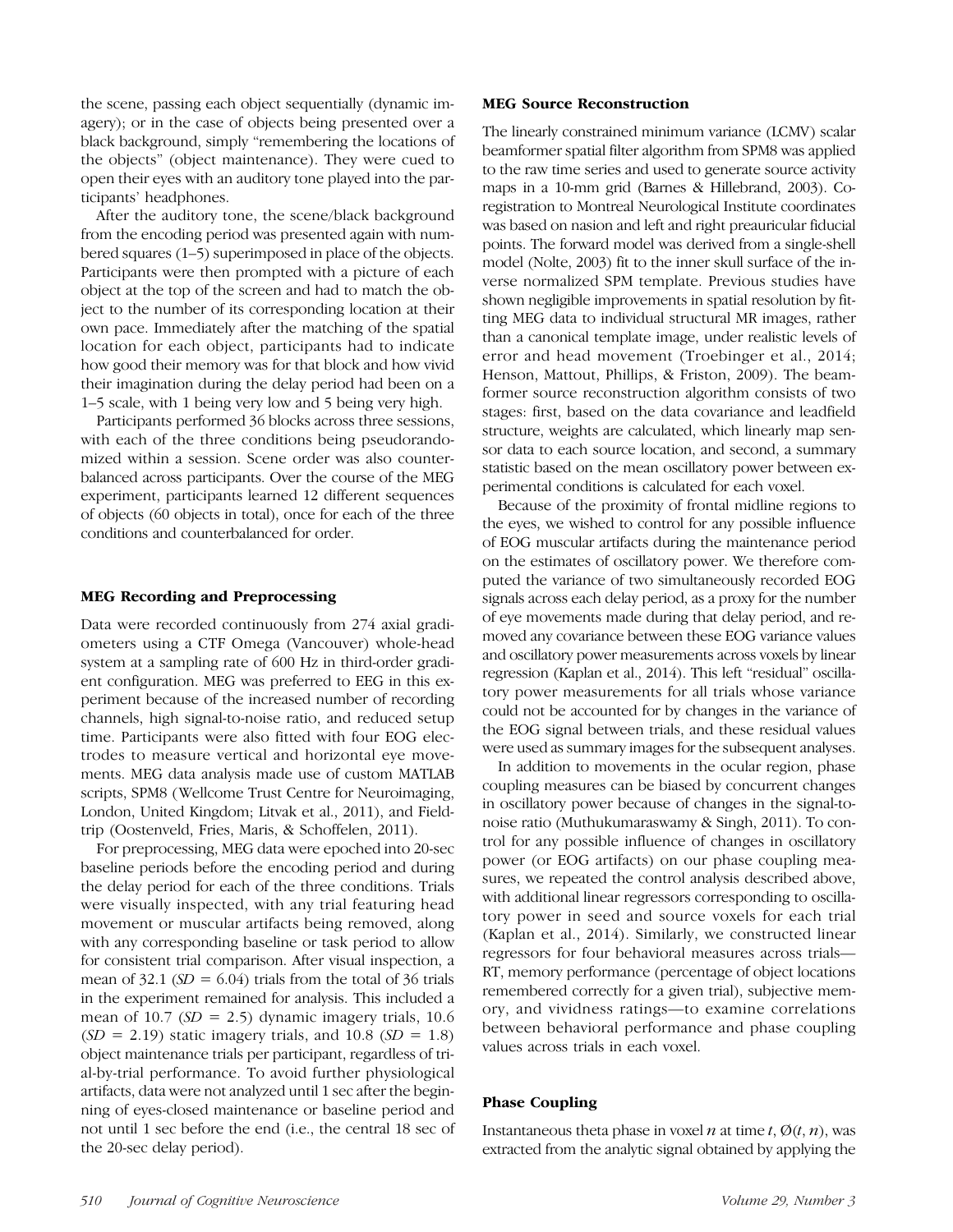Hilbert transform to the 4- to 7-Hz band-pass second-order Butterworth filtered time series generated by the LCMV beamformer algorithm. The mPFC seed voxel for each participant was chosen as that with the greatest power increase between baseline and maintenance periods within 20 mm of the group maximum coordinates to account for observed variance in frontal midline source location among participants (Kaplan et al., 2014; Isihara, Hayashi, & Hishikawa, 1981). First, we used the phase lag index (PLI) to assay theta phase coupling between that single seed voxel and every other voxel in the brain. The PLI is computed by assigning a value of  $+1$  or  $-1$  at each time step according to whether the phase difference between seed and source voxels is positive or negative and then taking the absolute value of the mean over time, which will tend to 0 for randomly distributed phase differences and to 1 for a consistent nonzero phase relationship (Equation 1). The PLI measure is designed to ameliorate volume conduction effects by being increasingly less sensitive to coupling effects as phase differences approach zero (Stam, Nolte, & Daffertshofer, 2007). PLI values for each trial are averaged for each condition before being entered into a second-level statistical analysis:

$$
PLI = \frac{1}{T} \left| \sum_{t=1}^{T} sign[\emptyset(t, \text{seed}) - \emptyset(t, n)] \right| \tag{1}
$$

Second, to confirm the robustness of our PLI effects, we conducted a parallel phase coupling analysis using the phase locking value (PLV; Lachaux, Rodriguez, Martiniere, & Varela, 1999). The PLV is computed as the resultant vector length of phase differences at each time point, such that a larger value indicates less variability in the phase difference between two signals over time (Equation 2). As with PLI values, PLV values for each trial are averaged for each condition before being entered into a second-level statistical analysis:

$$
PLV = \frac{1}{T} \left| \sum_{t=1}^{T} \exp(i[\emptyset(t, \text{seed}) - \emptyset(t, n)]) \right| \tag{2}
$$

#### Statistical Analyses

For a comparison between delay period and baseline condition, summary images for each participant were entered into a one-sample t test in SPM8. Regressors for RT, memory performance (percentage of object locations remembered correctly for a given trial), subjective memory, and vividness ratings, in addition to the "nuisance" regressors described above, were each included in the general linear model. For comparisons between conditions, summary images for each participant and each delay period condition (object maintenance, static imagery, and dynamic imagery) were entered into a second-level 1 × 3 within-participant ANOVA in SPM8.

To address the issue of multiple comparisons, we used family-wise error (FWE) correction, derived from Gaussian Random Field Theory and implemented in SPM8 (Kiebel & Friston, 2004a, 2004b; Worsley, Taylor, Tomaiuolo, & Lerch, 2004; Worsley et al., 1996). To summarize, this approach treats the data, under the null hypothesis, as continuous random fields, where the distribution of the Euler characteristic of any statistical process derived from these fields can be used as an approximation to the null distribution required for inference (Kilner, Kiebel, & Friston, 2005). A peak voxel significance threshold of  $p < .05$  FWE-corrected for multiple comparisons across the whole-brain volume was used for the power analyses. For the theta phase coupling analyses, an MTL ROI for small-volume correction (SVC) for multiple comparisons (peak voxel FWE,  $p \leq$ .05) was constructed using a bilateral MTL mask encompassing the amygdala, hippocampus, and parahippocampal and lingual gyrus (to conservatively include all of the parahippocampal place area regions that respond to landmark information; Epstein, 2008) from the automated anatomical labeling toolbox for SPM (Tzourio-Mazoyer et al., 2002). All images are displayed at the  $p < .001$  uncorrected threshold (cluster extent of at least 20 voxels after interpolation to the Montreal Neurological Institute brain) for illustrative purposes. In addition, only clusters containing a significant peak voxel are displayed.

### RESULTS

#### Behavioral Results

Participants remembered an average of 74.7% (standard error = 5.33%) object locations correctly with a mean RT of 1980 msec for matching an individual object to its respective location after the onset of the retrieval period. On a scale of 1–5 (1 being unsatisfactory and 5 being very good), participants rated each working memory trial for subjective vividness (mean  $=$  3.37, standard error  $=$  $0.147$ ) and subjective memory (mean = 3.81, standard error  $= 0.167$ ). There was a significant interaction between Performance and Condition  $(F(2, 30) = 5.66,$  $p = .016$ ; Figure 2A), where performance was significantly higher for object maintenance than static imagery  $(t(15) =$ 3.21,  $p = .006$ , but not dynamic imagery  $(t(15) = 0.715$ ,  $p = .486$ ). We observed no significant difference between memory performance in static and dynamic imagery conditions  $(t(15) = 1.67, p = .117)$ .

During the retrieval period, there was no significant difference in RT when matching objects to their location among the three conditions  $(F(2, 30) = 3.30, p = .067;$ Figure 2B). There was, however, a significant difference in subjective memory ratings by condition  $(F(2, 30))$  = 11.4,  $p = .001$ ; Figure 2C). Similar to measured memory performance, subjective memory ratings were significantly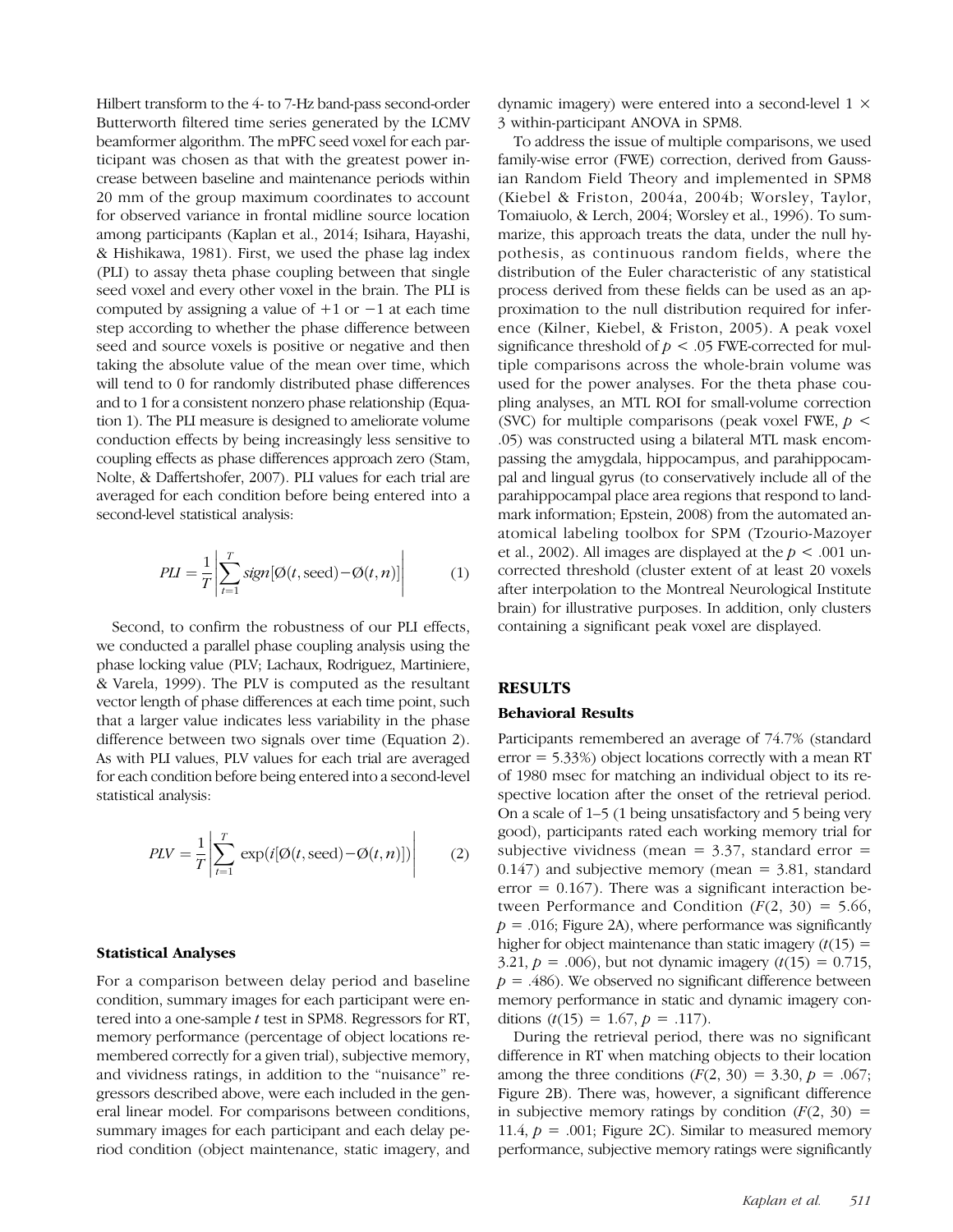

Figure 2. Behavioral results. (A) Average trial-by-trial memory performance for each experimental condition during the retrieval phase. Main effect of Condition:  $F(2, 30) = 5.66$ ,  $p = .016$ . (B) Average trial-by-trial RT during the retrieval phase for Objects 2–5 in the sequence (as retrieval was self-paced and very long RTs were often recorded for Object 1). (C) Average trial-by-trial subjective memory ratings made on a scale of 1–5 (1 = unsatisfactory, 5 = very good) given immediately after the retrieval phase. Main effect of Condition:  $F(2, 30) = 11.4$ ,  $p = .001$ . (D) Average trial-by-trial vividness ratings made on a scale of 1–5 (1 = poor, 5 = very good). Main effect of Condition:  $F(2, 30) = 9.42$ ,  $p = .003$ . All bar graphs show mean  $\pm$  SEM over the 16 participants.  $\bar{p}$  < .05;  $\bar{p}$  < .005;  $\bar{p}$  < .001.

higher for object maintenance than static imagery  $(t(15) =$ 4.10,  $p = .001$ ), but not dynamic imagery trials  $(t(15)) =$ 1.54,  $p = .144$ ). Subjective memory ratings were also higher for dynamic than static imagery trials  $(t(15) = 2.58$ ,  $p = .021$ ). In addition, there was a significant Subjective vividness ratings  $\times$  Condition interaction ( $F(2, 30)$  = 9.42,  $p = .003$ ; Figure 2D). Specifically, vividness ratings were significantly higher for object maintenance than static imagery  $(t(15) = 3.71, p = .002)$ , but not dynamic imagery trials  $(t(15) = 1.71, p = .109)$ . There was no difference in vividness ratings between dynamic and static imagery trials  $(t(15) = 1.55, p = .143)$ .

To summarize, performance, subjective memory, and vividness ratings were each significantly higher during object maintenance trials than static imagery trials but not significantly different from dynamic imagery trials, and subjective memory ratings were significantly higher in dynamic imagery trials compared with static imagery trials.

#### Theta Power Changes and Source Reconstruction

To assess changes in frontal midline oscillatory power associated with the working memory task, we first extracted low-frequency power spectra for the middle 18 sec of eyes-closed rest (i.e., baseline) and mental imagery of object location (i.e., delay) periods collapsed across all

conditions from a 20-mm spherical ROI in source space, centered on frontal midline coordinates identified by a previous study ( $x = 0$ ,  $y = 58$ ,  $z = 22$ ; Kaplan et al., 2014). A comparison of these power spectra identified a prominent increase in theta power between the baseline and delay periods that peaked at ∼5.5 Hz (Figure 3A). We subsequently defined our frontal midline theta band of interest as a 3-Hz frequency window centered on this peak (i.e., 4–7 Hz). As expected, an examination of changes in 4- to 7-Hz power at the sensor level showed a large increase between the baseline and delay periods over frontotemporal regions (Figure 3B).

Next, we utilized the LCMV beamformer algorithm (Barnes & Hillebrand, 2003) to estimate all cortical sources that exhibited significant increases in 4- to 7-Hz theta power between the baseline and delay periods. We identified a single large cluster peaking in the mPFC (peak at  $x = 22$ ,  $y = 50$ ,  $z = 0$ ;  $t(15) = 6.76$ ;  $z$  score = 4.51; peak voxel FWE whole-brain corrected,  $p = .012$ ; Figure 3C), extending into the right anterior temporal lobe/MTL. Using a  $1 \times 3$  within-participant repeatedmeasures ANOVA by condition, we did not observe any significant theta power differences between conditions. Furthermore, we observed no correlations between theta power and performance, retrieval phase RT, participant memory ratings, or vividness ratings over trials. In addition,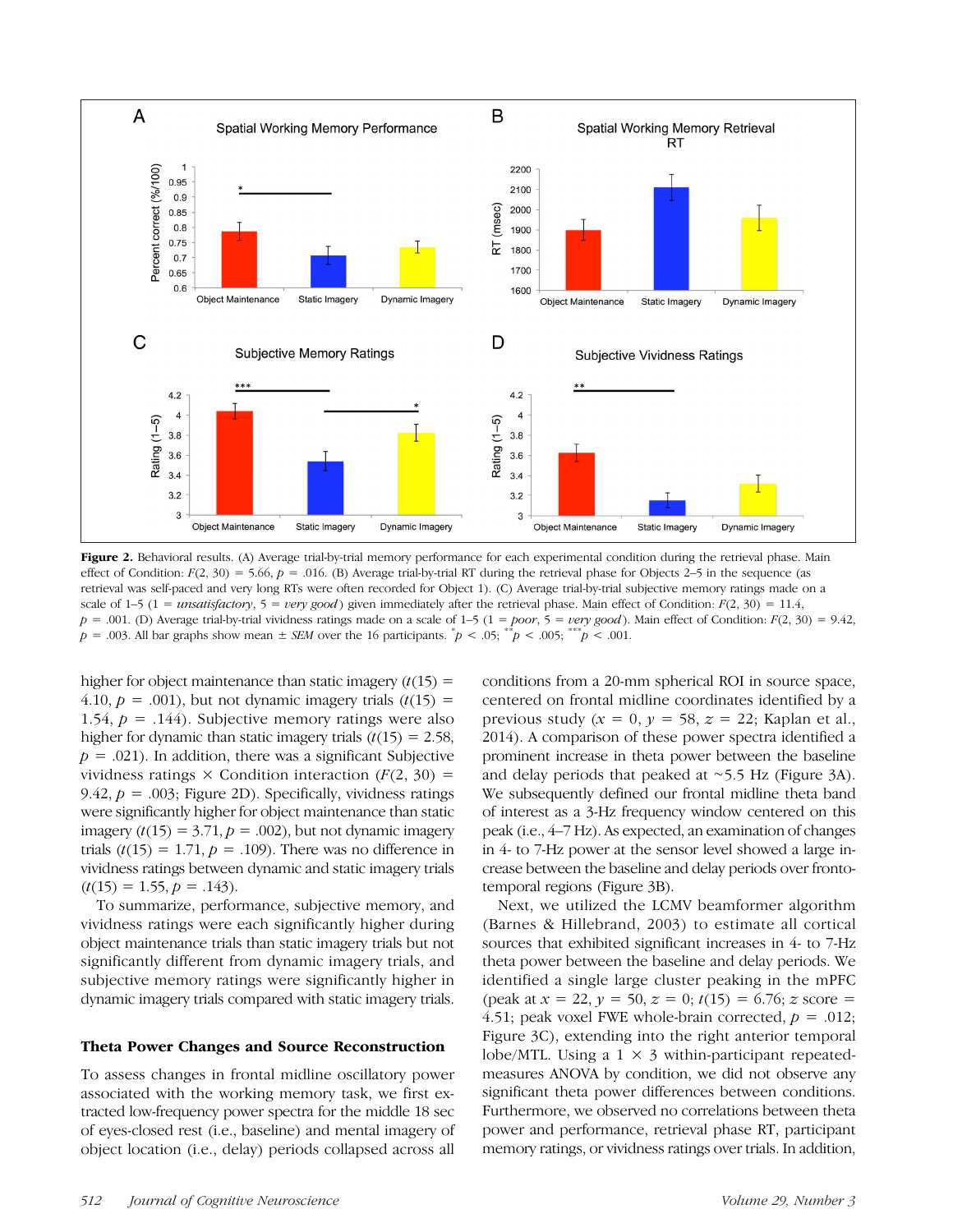

Figure 3. Delay versus baseline period, 4- to 7-Hz theta power changes. (A) Power spectra from a virtual electrode placed in the frontal midline region identified by a previous study  $(x = 0, y = 58, z = 22$ ; Kaplan et al., 2014) for the delay and baseline periods as well as the difference in power between the two, averaged across all trials and participants. The power difference plot shows mean  $\pm$  SEM across participants in gray. The power difference spectra show a single prominent peak at ∼5.5 Hz, and we focus our subsequent analyses on a 3-Hz frequency band centered on this peak (i.e., 4–7 Hz). (B) Scalp level delay versus baseline period, 4- to 7-Hz theta power changes, which show an increase across the frontal midline region. (C, left) mPFC ( $x = 22$ ,  $y = 50$ ,  $z = 0$ ;  $z$  score = 4.51; peak voxel FWE corrected for the whole-brain volume,  $p = .012$ ) theta power changes between the baseline and delay periods. Image shown at  $p < .001$  uncorrected and overlaid on the canonical Montreal Neurological Institute 152 T1 image.

no cortical regions showed greater theta power during baseline periods, compared with the delay period.

Given that changes in the 1- to 4-Hz delta/low theta band have also been associated with human mnemonic function ( Jacobs, 2014; Watrous, Lee, et al., 2013), we used the LCMV beamformer algorithm to assay changes in 1- to 4-Hz power between the baseline and delay periods across the whole brain. We observed a single subthreshold peak in the left insula that did not survive FWE correction for multiple comparisons. Notably, however, no significant changes were observed in the frontal lobe or MTL (data not shown).

#### Theta Phase Coupling

Next, we used the mPFC region that exhibited a significant theta power increase between the baseline and delay periods as a seed region to investigate changes in theta phase coupling across the whole brain. As in a previous study (Kaplan et al., 2014), the specific seed voxel for each participant was chosen as that with the greatest theta power increase between the baseline and delay periods within 20 mm of the group maximum, to account

for variance in frontal midline theta source locations between participants (Isihara et al., 1981).

First, we used the PLI (Stam et al., 2007; see Methods), a technique that eliminates volume conduction effects, to look for increases in theta phase coupling between the mPFC seed region and all other voxels in the brain. After correcting for eye movements and oscillatory power in seed and source voxels, we found no significant increases in theta phase coupling with the mPFC anywhere in the brain between the delay and baseline periods averaged over all three conditions.

We then compared mPFC theta coupling differences between the three conditions using a  $1 \times 3$  within-participant repeated-measures ANOVA. In a whole-brain analysis, the most significant main effect of Condition on mPFC phase coupling was found in the left posterior MTL extending into the RSc  $(x = -28, y = -54, z = -2; z$  score = 4.13,  $F(2, 30) = 16.1$ ; peak voxel FWE bilateral MTL SVC,  $p = .011$ ; Figure 4A). Subsequent t tests indicated that mPFC–MTL/RSc theta phase coupling was significantly higher for dynamic imagery than both object maintenance  $(x = -28, y = -54, z = -2; t(15) = 4.60; z$  score = 3.97;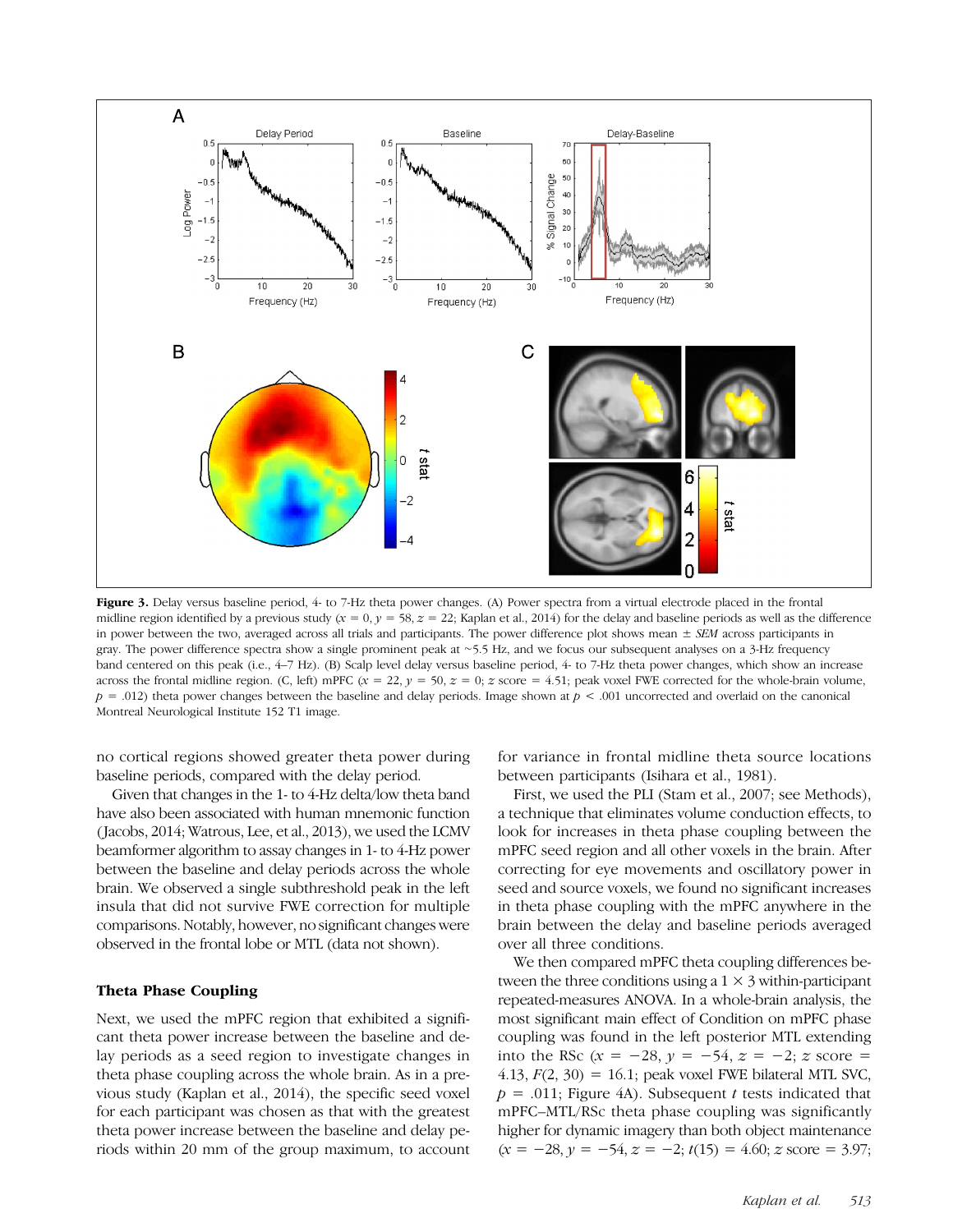Figure 4. Delay period 4- to 7-Hz mPFC theta phase coupling; PLI whole-brain analysis. (A)  $1 \times 3$  interaction between Object maintenance, Static imagery, and Dynamic imagery for mPFC theta phase coupling, showing a significant cluster in the left posterior MTL  $(x = -28,$  $y = -54$ ,  $z = -2$ ; z score = 4.13; peak voxel FWE for bilateral MTL,  $p = .011$ ) extending into the RSc. (B) Mean mPFC PLI with 10-mm sphere around the left posterior MTL peak voxel ( $x = -28$ ,  $y = -54$ ,  $z = -2$ ) for all three conditions versus baseline. (C) mPFC theta phase coupling for dynamic imagery versus object maintenance, showing a significant cluster in the left posterior MTL  $(x = -28,$  $y = -54, z = -2; z$  score = 3.97; peak voxel FWE for bilateral MTL,  $p = .016$ , extending into the RSc. (D) mPFC theta phase coupling for dynamic imagery versus static imagery, showing a significant cluster in the left posterior MTL  $(x = -30,$  $y = -54$ ,  $z = -4$ ; z score = 4.45; peak voxel FWE corrected for whole-brain volume,  $p = .03$ ), extending into the RSc. All images shown at  $p < .001$ uncorrected for visualization purposes and overlaid on the canonical Montreal Neurological Institute 152 T1 image. (E) Mean mPFC PLV with 10-mm sphere around the left posterior MTL peak PLI voxel in A for all three conditions versus baseline. All bar graphs show mean  $\pm$  SEM over the 16 participants.



peak voxel FWE SVC,  $p = .016$ ; Figure 4C) and static imagery  $(x = -30, y = -54, z = -4; t(15) = 5.35, z$  score = 4.45; peak voxel FWE whole-brain corrected,  $p = .03$ ; Figure 4D).

To corroborate these findings, we made use of a more sensitive measure of phase coupling—the PLV (Lachaux et al., 1999; see Methods). We examined mPFC theta PLV within a 10-mm spherical ROI around the MTL/RSc peak voxel ( $x = -28$ ,  $y = -54$ ,  $z = -2$ ) that displayed the most significant PLI difference between the three conditions above. Using a  $1 \times 3$  repeated-measures ANOVA, we observed the same main effect of Condition  $(F(2,$  $30) = 10.9, p = .001$ . Subsequent paired t tests revealed that dynamic imagery PLV was significantly higher than both static imagery  $(t(15) = 4.07, p = .001)$  and object maintenance  $(t(15) = 3.54, p = .003)$  within this region.

As with the PLI analysis, we did not observe any significant differences in PLV between the static imagery and object maintenance conditions ( $p > .05$ ).

Investigating possible MTL lateralization during dynamic imagery, we found no significant difference in mPFC theta coupling with left versus right posterior MTL during dynamic imagery when we compared PLI values in the left MTL region that showed a significant increase during dynamic imagery effect with those from the right MTL region (x = 48, y =  $-36$ , z =  $-10$ ;  $t(15) = 4.75$ , z score = 3.67) that was most strongly coupled to the mPFC between the baseline and delay periods. Crucially, we did not identify any other significant differences in theta phase coupling between mPFC and any other brain regions or between any other conditions.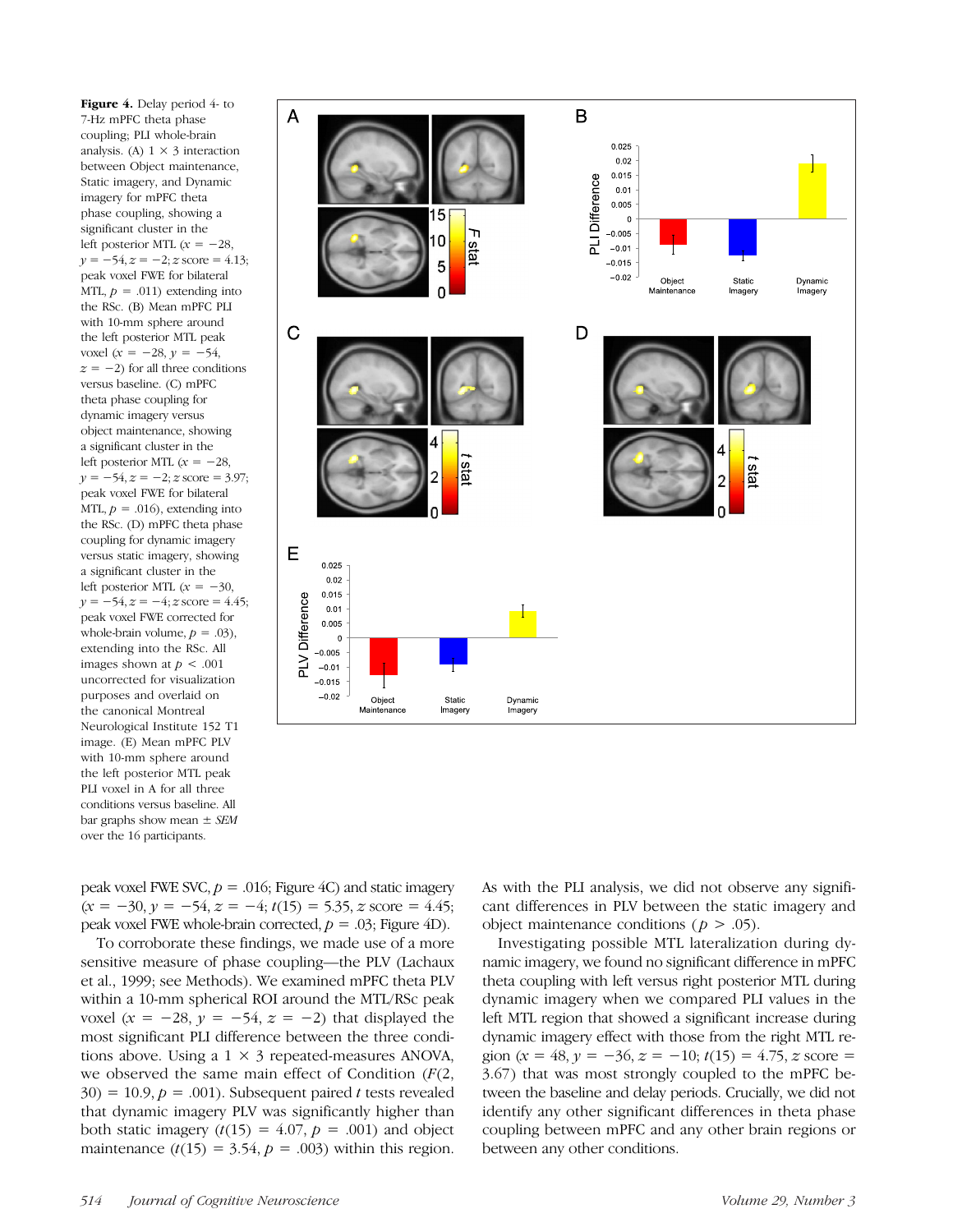To ascertain whether mPFC–posterior MTL theta phase coupling difference between conditions related to differences in performance measures across conditions, we tested whether the mPFC–posterior MTL theta PLI values across all delay period trials correlated with our four behavioral regressors across trials. Using a 10-mm sphere around the left posterior MTL PLI peak, we found no significant correlations (all  $ps > .05$ ) with any of the four behavioral regressors: memory performance, RT, subjective memory, and vividness ratings. Finally, we investigated whether mPFC mean PLI differences between the delay and baseline periods in any other brain regions correlated with any of these performance measures across trials but did not identify any significant effects.

# DISCUSSION

We have identified an increase in mPFC and anterior temporal lobe/MTL theta power during eyes-closed mental imagery of previously learned object sequences during a spatial working memory delay period compared with a preceding baseline period of eyes-closed rest. We found that the mPFC theta rhythm showed significantly stronger coupling with the left posterior MTL/RSc than any other brain region during imagined movement around learned object locations (dynamic imagery), compared with static imagery of learned object sequences in a scene (static imagery) or over a blank background (object maintenance).

Our theta power findings add to a rich literature of human working memory studies exploring theta oscillations in the frontal midline during the delay period of human working memory tasks (see Hsieh & Ranganath, 2014, for a review). We found increased mPFC theta power for mental imagery during a working memory delay period before retrieval, versus a baseline period, which parallels results from a previous MEG study that found increased mPFC theta during cued retrieval of previously learned spatial representations (Kaplan et al., 2014). Furthermore, similar to previous MEG and intracranial EEG studies, we also observed increased MTL theta power during a working memory delay period (Poch, Fuentemilla, Barnes, & Duzel, 2011; Axmacher et al., 2010; Cashdollar et al., 2009; Raghavachari et al., 2006; Tesche & Karhu, 2000). Frontal midline theta is often linked to directed attention (Ishii et al., 1999, 2014; see review by Mitchell, McNaughton, Flanagan, & Kirk, 2008), which we did not directly measure in this task. However, if there were any differences in directed attention between conditions, they did not cause any observable differences in frontal midline theta power.

Specifically, comparable with our findings, a previous study observed increased delay period mPFC and hippocampal theta power during spatial integration of object locations (Olsen, Rondina, Riggs, Meltzer, & Ryan, 2013). Unlike the study by Olsen and colleagues, we did not observe separate theta sources in the mPFC

and hippocampus during the delay period. This discrepancy might be a consequence of the relatively small number of trials and participants in our task, which increase the difficulty of estimating deep sources with MEG (Quraan, Moses, Hung, Mills, & Taylor, 2011; also see Dalal et al., 2013, for evidence relating direct human hippocampal recordings to MEG source reconstruction). In addition, EEG studies have seen increased frontal midline theta oscillations corresponding to the maintenance of the serial position of items (Hsieh, Ekstrom, & Ranganath, 2011), both spatial location and temporal order judgments (Roberts, Hsieh, & Ranganath, 2013), and the number of items being maintained in working memory ( Jensen & Tesche, 2002). These results allow for the possibility that the frontal midline theta rhythm might provide top–down control to maintain the serial order or relation between previously learned spatial or temporal hippocampal representations before retrieval (Olsen et al., 2013), which in the case of our spatial imagery task, would also require MTL/parietal regions related to processing different viewpoints (Byrne et al., 2007).

The mPFC delay period theta rhythm was more strongly coupled to the posterior MTL than any other brain region, further emphasizing the importance of mPFC–MTL theta phase coupling during mnemonic tasks (Backus, Schoffelen, Szebényi, Hanslmayr, & Doeller, 2016; Garrido, Barnes, Kumaran, Maguire, & Dolan, 2015; Fuentemilla et al., 2014; Kaplan et al., 2014; Guitart-Masip et al., 2013; Watrous, Tandon, et al., 2013; Anderson, Rajagovindan, Ghacibeh, Meador, & Ding, 2010). Although the mPFC–right posterior MTL phase coupling delay period effect did not significantly vary by condition, unlike the mPFC–left MTL theta coupling effect we observed, all delay period conditions were also above baseline.

Looking across the different imagery conditions revealed significant differences in mPFC theta phase coupling with the left posterior MTL/RSc according to condition. Crucially, mPFC–MTL/RSc theta coupling was higher for dynamic spatial imagery than our other two delay period imagery manipulations, and the mPFC theta rhythm displayed no significant 4- to 7-Hz phase locking with any other brain region. We also found that mPFC– MTL theta coupling did not show any effect of hemispheric lateralization for dynamic imagery, because there was no significant mPFC theta coupling with the left or right MTL during dynamic imagery. Crucially, no behavioral rating correlated with mPFC–pMTL/RSc theta coupling among the three conditions, suggesting that the increase in mPFC–pMTL/RSc theta coupling for dynamic imagery was due to specific condition demands (e.g., mental imagery for multiple viewpoints, dynamically changing scenes) rather than differences in general behavioral performance (e.g., memory strength). Similar to past studies of spatial attention in human electrophysiology (Mangun & Hillyard, 1990), future experiments should investigate the relationships between distributed neural responses at different stages of dynamic spatial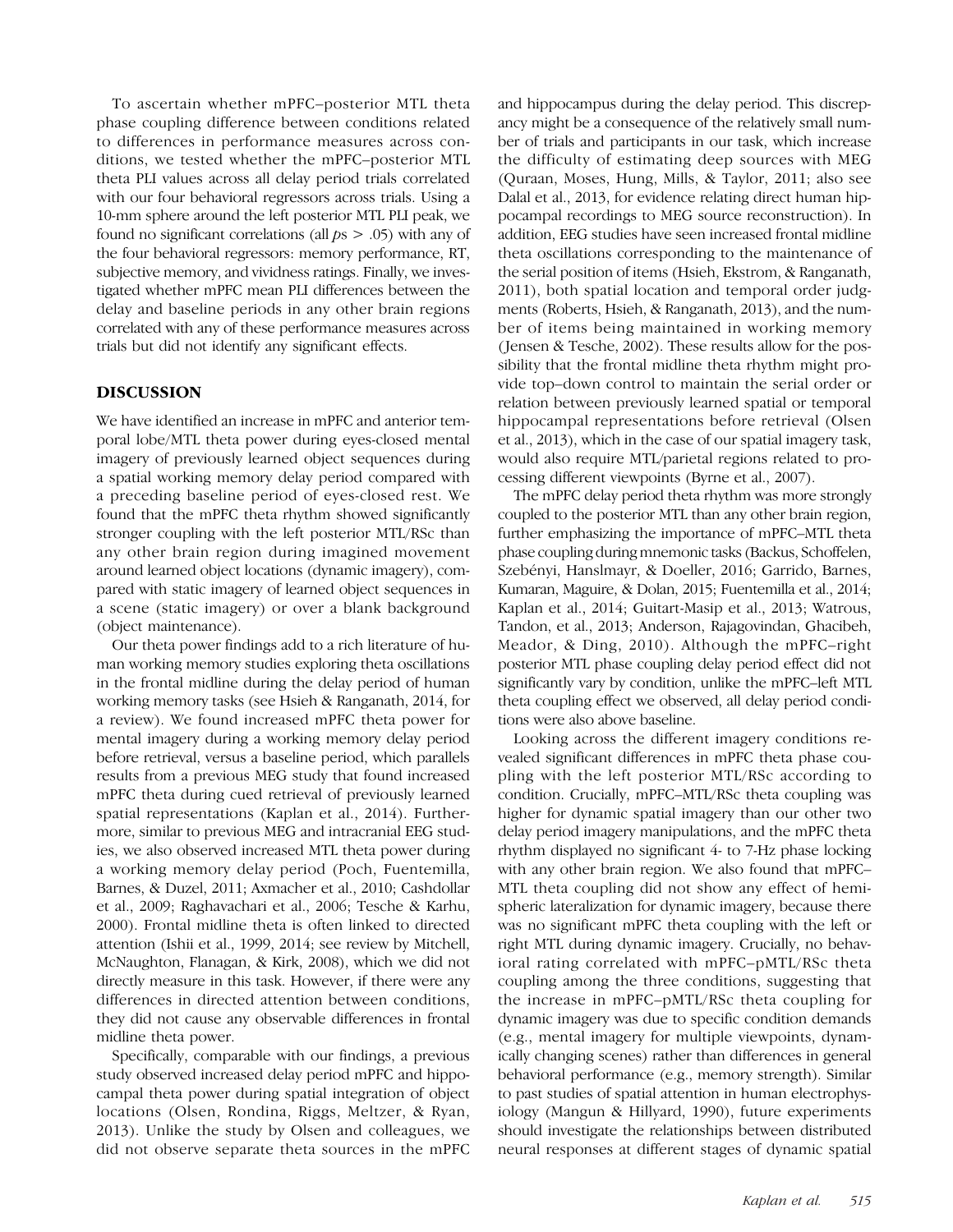imagery and measures of performance or vividness, to separate responses reflecting the types of processing involved from those reflecting successful execution of that processing type. Furthermore, human intracranial EEG recordings may be better suited than MEG studies to investigate the temporal dynamics of interregional phase interactions, and future studies can investigate the potentially rich, temporal phase coupling dynamics that might differ between imagery conditions.

Notably, one intracranial EEG study recording from human MTL and RSc (Foster et al., 2013) found increased theta phase coupling between the two regions during autobiographical memory, an effect that might be due to the increased dynamic imagery demands of the task. Taken together, these findings complement a previous hypothesis that theta synchronization between MTL/RSc and mPFC should accompany increased contextual associations (Aminoff, Kveraga, & Bar, 2013). Both the posterior MTL and RSc are thought to encode different viewpoints into a large-scale understanding of an environment (Vass & Epstein, 2013).

In terms of specific neural mechanisms, the finding of mPFC–MTL/RSc theta synchrony during dynamic imagery (i.e., movement of viewpoint) supports a recent model of spatial mental imagery. This model proposes that coherent spatial imagery results from a theta-rhythmic interaction between MTL and medial parietal areas, mediated by RSc (Byrne et al., 2007; Burgess et al., 2001). Within this model, pFC is hypothesized to control movements of viewpoint during mental exploration by modulating alternating temporal– parietal flows of information (Dhindsa et al., 2014).

Our findings illustrate the importance of mPFC–MTL interregional phase coupling in memory, irrespective of the presence or absence of theta power changes (Brincat & Miller, 2015; Watrous, Lee, et al., 2013). We provide further support to an expanding literature relating frequency-band-specific interregional phase coupling to a variety of cognitive processes (for reviews, see Fell & Axmacher, 2011; Jutras & Buffalo, 2010; Buzsáki, 2006; Fries, 2005). An important caveat to our findings is that our 4- to 7-Hz dynamic imagery effect is localized to the posterior MTL/RSc, not specifically to the hippocampus. Indeed, a lower frequency of ∼1–4 Hz in the human hippocampus has been related to the hippocampal theta rhythm in rodents (Jacobs, 2014; Watrous et al., 2013), and we had no prediction about how other frontal midline or hippocampal theta rhythms might couple with other frequency bands in other neocortical regions, such as the alpha/beta band, that are present during memory formation (Hanslmayr, Staresina, & Bowman, 2016). Future models can investigate interregional interactions and potential oscillatory multiplexing (Ekstrom & Watrous, 2014; Watrous & Ekstrom, 2014) to better explore the mechanisms underlying dynamic imagery and memory formation.

Hippocampal–mPFC theta phase locking is also commonly observed during rodent spatial exploration and correlates with behavioral performance (Benchenane

et al., 2010; Hyman, Zilli, Paley, & Hasselmo, 2010; Sigurdsson, Stark, Karayiorgou, Gogos, & Gordon, 2010; Jones & Wilson, 2005; see Colgin, 2011, and Gordon, 2011, for reviews). Notably, grid cell firing in the entorhinal cortex is also associated with theta states, and grid-like processing has been observed in medial prefrontal, parietal, and temporal regions (Doeller, Barry, & Burgess, 2010). Recent fMRI studies found grid-like processing in the MTL also during mental navigation (Bellmund, Deuker, Navarro Schröder, & Doeller, 2016; Horner, Bisby, Zotow, Bush, & Burgess, 2016), which parallels our dynamic versus static imagery results and suggests that both theta rhythmicity and spatial cell firing might play a role in the mental exploration of imagined spaces.

# **Conclusions**

Our findings suggest that theta oscillations in the mPFC and MTL could work in tandem, along with the RSc, to coordinate dynamic mental imagery during spatial working memory maintenance. Our results allow for the possibility that oscillatory interactions in the theta band between mPFC and MTL/RSc in humans could underlie the mental exploration of possible spatial trajectories and, more generally, mental simulation and fictive planning (Buzsáki & Moser, 2013; Byrne et al., 2007).

#### Acknowledgments

The research was supported by a Sir Henry Wellcome Postdoctoral Fellowship (WT101261MA) to R. K., Medical Research Council UK and Wellcome Trust grants to N. B., and an MRC Doctoral Training Grant (MR/K501086/1) to S. S. M. The authors thank Gareth Barnes for helpful discussion and Letty Manyande for help with scanning. The Wellcome Trust Centre for Neuroimaging is supported by core funding from the Wellcome Trust 091593/Z/10/Z.

Reprint requests should be sent to Raphael Kaplan, Wellcome Trust Centre for Neuroimaging, UCL Institute of Neurology, University College London, 12 Queen Square, London, United Kingdom WC1N 3BG, or via e-mail: raphael.kaplan.09@ucl.ac. uk, or Neil Burgess, UCL Institute of Cognitive Neuroscience, Alexandra House, 17 Queen Square, London, WC1N 3AZ United Kingdom, or via e-mail: n.burgess@ucl.ac.uk.

# **REFERENCES**

- Aftanas, L. I., & Golocheikine, S. A. (2001). Human anterior and frontal midline theta and lower alpha reflect emotionally positive state and internalized attention: High-resolution EEG investigation of meditation. Neuroscience Letters, 310, 57–60.
- Aminoff, E. M., Kveraga, K., & Bar, M. (2013). The role of the parahippocampal cortex in cognition. Trends in Cognitive Sciences, 17, 379–390.
- Anderson, K. L., Rajagovindan, R., Ghacibeh, G. A., Meador, K. J., & Ding, M. (2010). Theta oscillations mediate interaction between prefrontal cortex and medial temporal lobe in human memory. Cerebral Cortex, 20, 1604–1612.
- Axmacher, N., Henseler, M. M., Jensen, O., Weinrech, I., Elger, C. E., & Fell, J. (2010). Cross-frequency coupling supports multi-item working memory in the human hippocampus.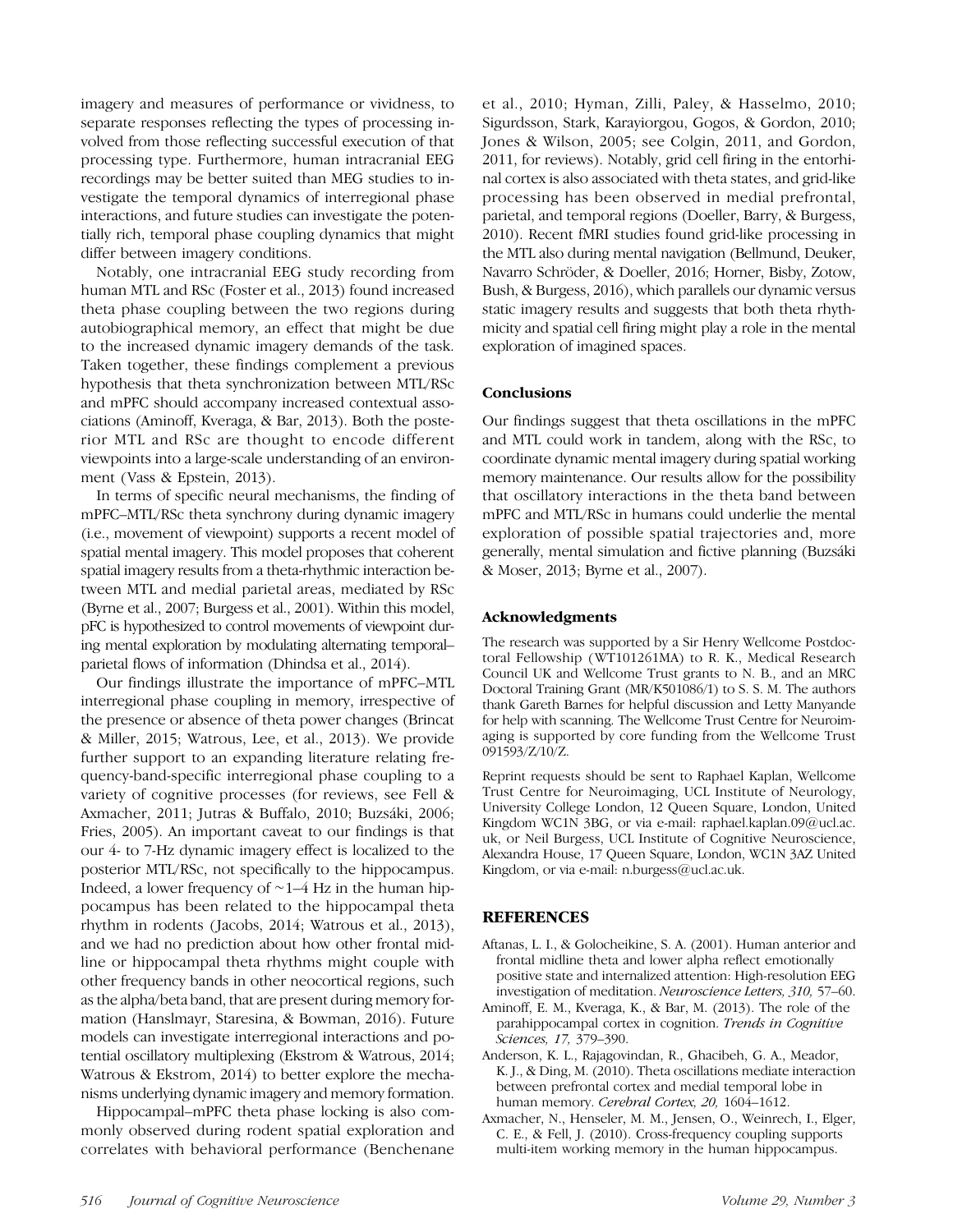Proceedings of the National Academy of Sciences, U.S.A., 107, 3228–3233.

- Backus, A. R., Schoffelen, J. M., Szebényi, S., Hanslmayr, S., & Doeller, C. F. (2016). Hippocampal-prefrontal theta oscillations support memory integration. Current Biology, 26, 450–457.
- Banquet, J. P. (1973). Spectral analysis of the EEG in meditation. Electroencephalography and Clinical Neurophysiology, 35, 143–151.
- Barnes, G. R., & Hillebrand, A. (2003). Statistical flattening of MEG beamformer images. Human Brain Mapping, 18, 1–12.
- Battaglia, F. P., Benchenane, K., Sirota, A., Pennartz, C. M., & Wiener, S. I. (2011). The hippocampus: Hub of brain network communication for memory. Trends in Cognitive Sciences, 15, 310–318.
- Bellmund, J. L., Deuker, L., Navarro Schröder, T., & Doeller, C. F. (2016). Grid-cell representations in mental simulation. eLife, 5, e17089.
- Benchenane, K., Peyrache, A., Khamassi, M., Tierney, P. L., Gioanni, Y., Battaglia, F. P., et al. (2010). Coherent theta oscillations and reorganization of spike timing in the hippocampal network upon learning. Neuron, 66, 921–936.
- Bird, C. M., & Burgess, N. (2008). The hippocampus and memory: Insights from spatial processing. Nature Reviews Neuroscience, 9, 182–194.
- Brincat, S. L., & Miller, E. K. (2015). Frequency-specific hippocampal-prefrontal interactions during associative learning. Nature Neuroscience, 18, 576–581.
- Burgess, N. (2006). Spatial memory: How egocentric and allocentric combine. Trends in Cognitive Sciences, 10, 551–557.
- Burgess, N., Becker, S., King, J. A., & O'Keefe, J. (2001). Memory for events and their spatial context: Models and experiments. Philosophical Transactions of the Royal Society of London, Series B, Biological Sciences, 356, 1493–1503.
- Burgess, N., Spiers, H. J., & Paleologou, E. (2004). Orientational manoeuvres in the dark: Dissociating allocentric and egocentric influences on spatial memory. Cognition, 94, 149–166.
- Buzsáki, G. (2006). Rhythms of the brain. New York: Oxford University Press.
- Buzsáki, G., & Moser, E. I. (2013). Memory, navigation and theta rhythm in the hippocampal-entorhinal system. Nature Neuroscience, 16, 130–138.
- Byrne, P., Becker, S., & Burgess, N. (2007). Remembering the past and imagining the future: A neural model of spatial memory and imagery. Psychological Review, 114, 340–375.
- Caplan, J. B., Madsen, J. R., Schulze-Bonhage, A., Aschenbrenner-Scheibe, R., Newman, E. L., & Kahana, M. J. (2003). Human theta oscillations related to sensorimotor integration and spatial learning. Journal of Neuroscience, 23, 4726–4736.
- Cashdollar, N., Malecki, U., Rugg-Gunn, F. J., Duncan, J. S., Lavie, N., & Duzel, E. (2009). Hippocampus-dependent and -independent theta-networks of active maintenance. Proceedings of the National Academy of Sciences, U.S.A., 106, 20493–20498.
- Colgin, L. L. (2011). Oscillations and hippocampal-prefrontal synchrony. Current Opinion in Neurobiology, 21, 467-474.
- Dalal, S. S., Jerbi, K., Bertrand, O., Adam, C., Ducorps, A., Schwartz, D., et al. (2013). Evidence for MEG detection of hippocampus oscillations and cortical gamma-band activity from simultaneous intracranial EEG. Epilepsy and Behavior, 28, 288–292.
- Dhindsa, K., Drobinin, V., King, J., Hall, G. B., Burgess, N., & Becker, S. (2014). Examining the role of the temporo-parietal network in memory, imagery, and viewpoint transformations. Frontiers in Human Neuroscience, 8, 709.
- Doeller, C. F., Barry, C., & Burgess, N. (2010). Evidence for grid cells in a human memory network. Nature, 463, 657–661.
- Ekstrom, A. D., Caplan, J. B., Ho, E., Shattuck, K., Fried, I., & Kahana, M. J. (2005). Human hippocampal theta activity during virtual navigation. Hippocampus, 15, 881–889.
- Ekstrom, A. D., & Watrous, A. J. (2014). Multifaceted roles for low-frequency oscillations in bottom–up and top–down processing during navigation and memory. Neuroimage, 85, 667–677.
- Epstein, R. A. (2008). Parahippocampal and retrosplenial contributions to human spatial navigation. Trends in Cognitive Sciences, 12, 388–396.
- Fell, J., & Axmacher, N. (2011). The role of phase synchronization in memory processes. Nature Reviews Neuroscience, 12, 105–118.
- Foster, B. L., Kaveh, A., Dastjerdi, M., Miller, K. J., & Parvizi, J. (2013). Human retrosplenial cortex displays transient theta phase locking with medial temporal cortex prior to activation during autobiographical memory retrieval. Journal of Neuroscience, 33, 10439–10446.
- Fries, P. (2005). A mechanism for cognitive dynamics: Neuronal communication through neuronal coherence. Trends in Cognitive Sciences, 9, 474–480.
- Fuentemilla, L., Barnes, G. R., Duzel, E., & Levine, B. (2014). Theta oscillations orchestrate medial temporal lobe and neocortex in remembering autobiographical memories. Neuroimage, 85, 730–737.
- Garrido, M. I., Barnes, G. R., Kumaran, D., Maguire, E. A., & Dolan, R. J. (2015). Ventromedial prefrontal cortex drives hippocampal theta oscillations induced by mismatch computations. Neuroimage, 15, 362–370.
- Gordon, J. A. (2011). Oscillations and hippocampal-prefrontal synchrony. Current Opinion in Neurobiology, 21, 486–491.
- Graziano, M., & Gross, C. (1993). A bimodal map of space: Somatosensory receptive fields in the macaque putamen with corresponding visual receptive fields. Experimental Brain Research, 97, 96–109.
- Guitart-Masip, M., Barnes, G. R., Horner, A., Bauer, M., Dolan, R. J., & Duzel, E. (2013). Synchronization of medial temporal lobe and prefrontal rhythms in human decision making. Journal of Neuroscience, 33, 442–451.
- Hanslmayr, S., Staresina, B. P., & Bowman, H. (2016). Oscillations and episodic memory: Addressing the synchronization/desynchronization conundrum. Trends in Neurosciences, 39, 16–25.
- Hassabis, D., Kumaran, D., Vann, S. D., & Maguire, E. A. (2007). Patients with hippocampal amnesia cannot imagine new experiences. Proceedings of the National Academy of Sciences, U.S.A., 104, 1726–1731.
- Henson, R. N., Mattout, J., Phillips, C., & Friston, K. J. (2009). Selecting forward models for MEG source-reconstruction using model-evidence. Neuroimage, 46, 168–176.
- Horner, A. J., Bisby, J. A., Zotow, E., Bush, D., & Burgess, N. (2016). Grid-like processing of imagined navigation. Current Biology, 26, 842–847.
- Hsieh, L. T., Ekstrom, A. D., & Ranganath, C. (2011). Neural oscillations associated with item and temporal order maintenance in working memory. Journal of Neuroscience, 31, 10803–10810.
- Hsieh, L. T., & Ranganath, C. (2014). Frontal midline theta oscillations during working memory maintenance and episodic encoding and retrieval. Neuroimage, 85, 721–729.
- Hyman, J. M., Zilli, E. A., Paley, A. M., & Hasselmo, M. E. (2010). Working memory performance correlates with prefrontal-hippocampal theta interactions but not with prefrontal neuron firing rates. Frontiers in Integrative Neuroscience, 4, 2.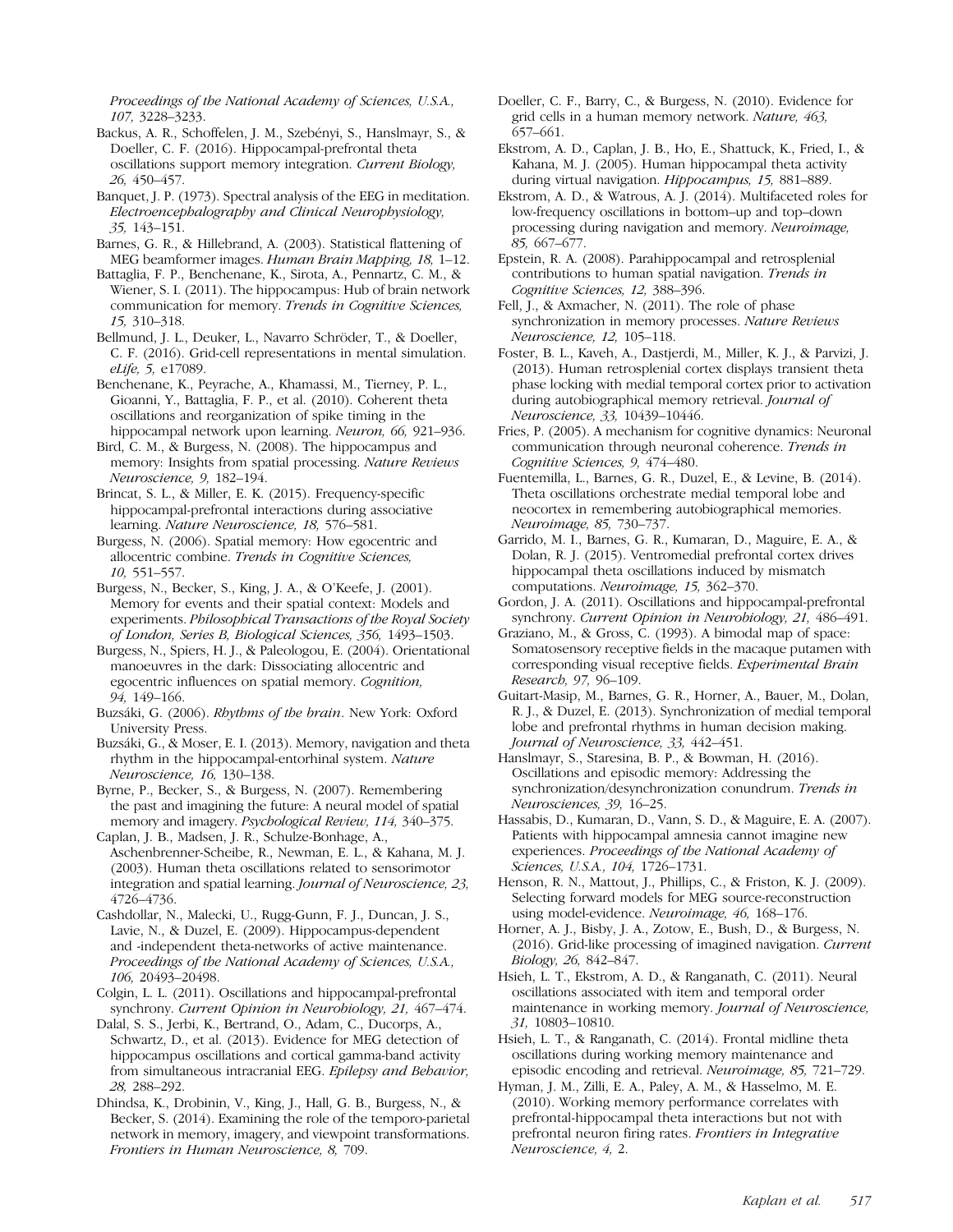Ishii, R., Canuet, L., Ishihara, T., Aoki, Y., Ikeda, S., Hata, M., et al. (2014). Frontal midline theta rhythm and gamma power changes during focused attention on mental calculation: An MEG beamformer analysis. Frontiers in Human Neuroscience, 8, 406.

Ishii, R., Shinosaki, K., Ukai, S., Inouye, T., Ishiahara, T., Yoshimine, T., et al. (1999). Medial prefrontal cortex generates frontal midline theta rhythm. NeuroReport, 10, 675–679.

Isihara, T., Hayashi, H., & Hishikawa, Y. (1981). Distribution of frontal midline theta rhythm (FmO) on the scalp in different states (mental calculation, resting and drowsiness). Electroencephalography and Clinical Neurophysiology, 52, S19.

Jacobs, J. (2014). Hippocampal theta oscillations are slower in humans than in rodents: Implications for models of spatial navigation and memory. Philosophical Transactions of the Royal Society of London, Series B, Biological Sciences, 369, 20130304.

Jensen, O., & Tesche, C. D. (2002). Frontal theta activity in humans increases with memory load in a working memory task. European Journal of Neuroscience, 28, 67–72.

Jones, M. W., & Wilson, M. A. (2005). Theta rhythms coordinate hippocampal-prefrontal interactions in a spatial memory task. PLoS Biology, 3, e402.

Jutras, M. J., & Buffalo, E. A. (2010). Synchronous neural activity and memory formation. Current Opinion in Neurobiology, 20, 150–155.

Kahana, M. J., Sekuler, R., Caplan, J. B., Kirschen, M., & Madsen, J. R. (1999). Human theta oscillations exhibit task dependence during virtual maze navigation. Nature, 399, 781–784.

Kaplan, R., Bush, D., Bonnefond, M., Bandettini, P. A., Barnes, G. R., Doeller, C. F., et al. (2014). Medial prefrontal phase coupling during spatial memory retrieval. Hippocampus, 24, 656–665.

Kaplan, R., Doeller, C. F., Barnes, G. R., Litvak, V., Düzel, E., Bandettini, P. A., et al. (2012). Movement-related theta rhythm in humans coordinating self-directed hippocampal learning. PLoS Biology, 10, e1001267.

Kiebel, S. J., & Friston, K. J. (2004a). Statistical parametric mapping for event-related potentials: 1. Generic considerations. Neuroimage, 22, 492–502.

Kiebel, S. J., & Friston, K. J. (2004b). Statistical parametric mapping for event-related potentials (II): A hierarchical temporal model. Neuroimage, 22, 503–520.

Kilner, J. M., Kiebel, S. J., & Friston, K. J. (2005). Applications of random field theory to electrophysiology. Neuroscience Letters, 374, 174–178.

Lachaux, J., Rodriguez, E., Martiniere, J., & Varela, F. (1999). Measuring phase synchrony in brain signals. Human Brain Mapping, 8, 194–208.

Lehmann, D., Henggeler, B., Koukkou, M., & Michel, C. M. (1993). Source localization of brain electric field frequency bands during conscious, spontaneous, visual imagery and abstract thought. Brain Research, Cognitive Brain Research, 1, 203–210.

Litvak, V., Mattout, J., Kiebel, S., Phillips, C., Henson, R., Kilner, J., et al. (2011). EEG and MEG data analysis in SPM8.

Computational Intelligence and Neuroscience, 2011, 852961. Mangun, G. R., & Hillyard, S. A. (1990). Allocation of visual attention to spatial locations: Tradeoff functions for event-related brain potentials and detection performance. Perception & Psychophysics, 47, 532–550.

Mitchell, D. J., McNaughton, N., Flanagan, D., & Kirk, I. J. (2008). Frontal-midline theta from the perspective of hippocampal "theta". Progress in Neurobiology, 86, 156-185.

Muthukumaraswamy, S. D., & Singh, K. D. (2011). A cautionary note on the interpretation of phase-locking estimates with concurrent changes in power. Clinical Neurophysiology, 122, 2324–2325.

Nolte, G. (2003). The magnetic lead field theorem in the quasistatic approximation and its use for magnetoencephalography forward calculation in realistic volume conductor. Physics in Medicine and Biology, 48, 3637–3652.

O'Keefe, J. (2006). Hippocampal neurophysiology in the behaving animal. In P. Andersen, R. M. Morris, D. G. Amaral, T. V. P. Bliss, & J. O'Keefe (Eds.), The hippocampus book (pp. 475–548). New York: Oxford University Press.

O'Keefe, J., & Nadel, L. (1978). Hippocampus as a cognitive map. New York: Oxford University Press.

Olsen, R. K., Rondina, R., II, Riggs, L., Meltzer, J. A., & Ryan, J. D. (2013). Hippocampal and neocortical oscillatory contributions to visuospatial binding and comparison. Journal of Experimental Psychology: General, 142, 1335–1345.

Oostenveld, R., Fries, P., Maris, E., & Schoffelen, J.-M. (2011). FieldTrip: Open source software for advanced analysis of MEG, EEG, and invasive electrophysiological data. Computational Intelligence and Neuroscience, 2011, 156869.

Poch, C., Fuentemilla, L., Barnes, G. R., & Duzel, E. (2011). Hippocampal theta-phase modulation of replay correlates with configural-relational short-term memory performance. Journal of Neuroscience, 31, 7038–7042.

Quraan, M. A., Moses, S. N., Hung, Y., Mills, T., & Taylor, M. J. (2011). Detection and localization of hippocampal activity using beamformers with MEG: A detailed investigation using simulations and empirical data. *Human Brain Mapping*, 32, 812–827.

Raghavachari, S., Lisman, J. E., Tully, M., Madsen, J. R., Bromfield, E. B., & Kahana, M. J. (2006). Theta oscillations in human cortex during a working-memory task: Evidence for local generators. Journal of Neurophysiology, 95, 1630–1638.

Roberts, B. M., Hsieh, L. T., & Ranganath, C. (2013). Oscillatory activity during maintenance of spatial and temporal information in working memory. Neuropsychologia, 51, 349–357.

Sasaki, K., Nambu, A., Tsujimoto, T., Matsuzaki, R., Kyuhou, S., & Gemba, H. (1996). Studies on integrative functions of the human frontal association cortex with MEG. Cognitive Brain Research, 5, 165–174.

Schacter, D. L., & Addis, D. R. (2007). The cognitive neuroscience of constructive memory: Remembering the past and imagining the future. Philosophical Transactions of the Royal Society B, 362, 773–786.

Schacter, D. L., Addis, D. R., Hassabis, D., Martin, V. C., Spreng, R. N., & Szpunar, K. K. (2012). The future of memory: Remembering, imagining, and the brain. Neuron, 76, 677–694.

Sigurdsson, T., Stark, K. L., Karayiorgou, M., Gogos, J. A., & Gordon, J. A. (2010). Impaired hippocampal-prefrontal synchrony in a genetic mouse model of schizophrenia. Nature, 464, 763–767.

Stam, C. J., Nolte, G., & Daffertshofer, A. (2007). Phase lag index: Assessment of functional connectivity from multi channel EEG and MEG with diminished bias from common sources. Human Brain Mapping, 28, 1178–1193.

Tesche, C. D., & Karhu, J. (2000). Theta oscillations index human hippocampal activation during a working memory task. Proceedings of the National Academy of Sciences, U.S.A., 97, 919–924.

Troebinger, L., Lopez, J. D., Lutti, A., Bradbury, D., Bestmann, S., & Barnes, G. (2014). High precision anatomy for MEG. Neuroimage, 86, 583–591.

Tzourio-Mazoyer, N., Landeau, B., Papathanassiou, D., Crivello, F., Etard, O., Delroix, N., et al. (2002). Automated anatomical labelling of activations in SPM using a macroscopic anatomical parcellation of the MNI MRI single-subject brain. Neuroimage, 15, 273–289.

Vanderwolf, C. H. (1969). Hippocampal electrical activity and voluntary movement in the rat. Electroencephalography and Clinical Neurophysiology, 26, 407–418.